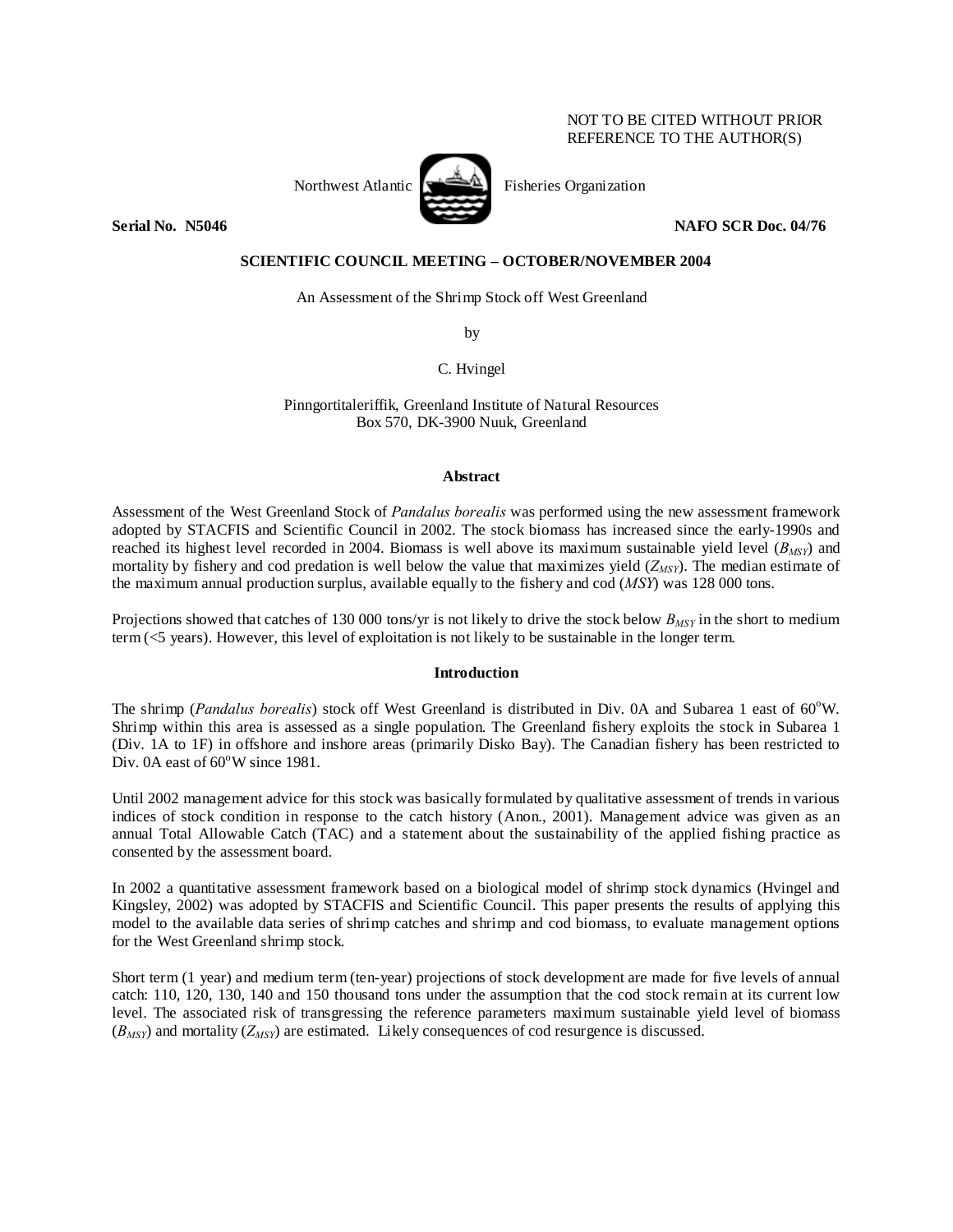## **Estimation of Parameters**

Parameters relevant for the assessment and management of the stock were estimated, based on a stochastic version of a surplus-production model that included an explicit term for predation by cod (*Gadus morhua*). The model was formulated in a state-space framework, and Bayesian methods were used to construct "posterior" likelihood distributions of the parameters. Model background, formulation, checking, validation and further details are given in Hvingel and Kingsley (2002).

Absolute biomass estimates had relatively high variances. For management purposes therefore it is desirable to work with biomass on a relative scale in order to cancel out the uncertainty of the "catchability" parameters (the parameters that scale absolute stock size). Biomass, B, is thus measured relative to the biomass that yields Maximum Sustainable Yield, *B<sub>MSY</sub>*. The state equation describing the transition of shrimp biomass from one state, *t*, to the next,  $t+1$  was:

$$
P_{t+1} = \left(P_t - \left(\frac{C_t + O_t}{B_{MSY}}\right) + \frac{mMSYP_t}{B_{MSY}(m-1)} \left(1 - \frac{P_t^{m-1}}{m}\right)\right) \cdot \exp(V)
$$

where *MSY* is the annualised value of the instantaneous maximum sustainable yield rate.  $P<sub>t</sub>$  is the stock biomass relative to biomass at  $MSY(P_t=B_t/B_{MSY})$  in year *t*.  $C_t$  is the catch taken by the fishery and  $O_t$  is the consumption by cod, in year *t*. m is a shape parameter for the stock–recruitment curve: a value of 2 gives the standard logistic, or Schaefer (1954), trajectory. The 'process errors', *v* are normally, independently and identically distributed with mean 0 and variance  $\sigma_v^2$ .

The model synthesized information from input priors (Hvingel and Kingsley 2002) (Fig. 3) and the following data: a 17-year series of a survey biomass indices of shrimp ≥17 mm CL (Wieland *et al*., 2004); a 29-year series of combined CPUE indices (Hvingel, 2004); a 50 year series of catches by the fishery (Hvingel, 2004; Hvingel and Kingsley, 2002); a 50-year series of a cod biomass estimates (Hvingel and Kingsley, 2002; Storr-Paulsen and Wieland, 2004); and a short series (4 years) of estimates of the shrimp biomass consumed by cod (Hvingel and Kingsley, 2002) based on stomach analysis (Grunwald, 1998) (see Table 1 and Fig. 1). The data link functions of the biomass indices were:

$$
CPUE_t = q_c B_{MSY} P_t \exp(\omega), \text{ for } t \in (1, 2, ..., N - 1), \quad CPUE_N = q_c B_{MSY} P_N \exp(1.5\omega)
$$
  

$$
surv_t = q_s B_{MSY} P_t \exp(\kappa), \text{ for } t \in (2, 3, ..., N), \quad surv_1 = q_s B_{MSY} P_t \exp(1.5\kappa)
$$

The catch rate (*CPUE<sub>t</sub>*) and survey (*surv<sub>t</sub>*) indices were scaled to "true" biomass by the catchability constants,  $q_c$  and  $q_s$ . The error terms,  $\omega$  and  $\kappa$ , are normally, independently and identically distributed with mean 0 and variance  $\sigma_{\omega}^2$ and  $\sigma_{\kappa}^2$ . The error for the final year, N, of the CPUE index was assumed to be 1.5 times the error for the rest of the series, as this data point is an interim one based on fishery data until October (the annual assessment takes place in November). Likewise the first year of the survey was assigned a 50% larger error than the rest of the series to allow for a learning process.

Estimates of annual consumption rate of shrimp by cod were linked to the equations of shrimp stock dynamics through a Holling type III functional response function (Holling, 1959) and a series of cod biomass:

$$
O_t = cod_t \frac{V_{\text{max}} P_t^2}{P_t^2 + P_{50\%}^2} \exp(\tau)
$$

where  $O_t$  is total consumption in year *t*,  $V_{max}$  is the maximum consumption of prey per predator (kg·kg<sup>-1</sup>) reached at large prey biomass, and  $P_{50\%}$  is the prey biomass index at which the consumption is half of the maximum. *cod<sub>t</sub>* is biomass of cod in year *t*. The error term,  $\tau$ , is normally, independently and identically distributed with mean 0 and variance  $\sigma^2$ .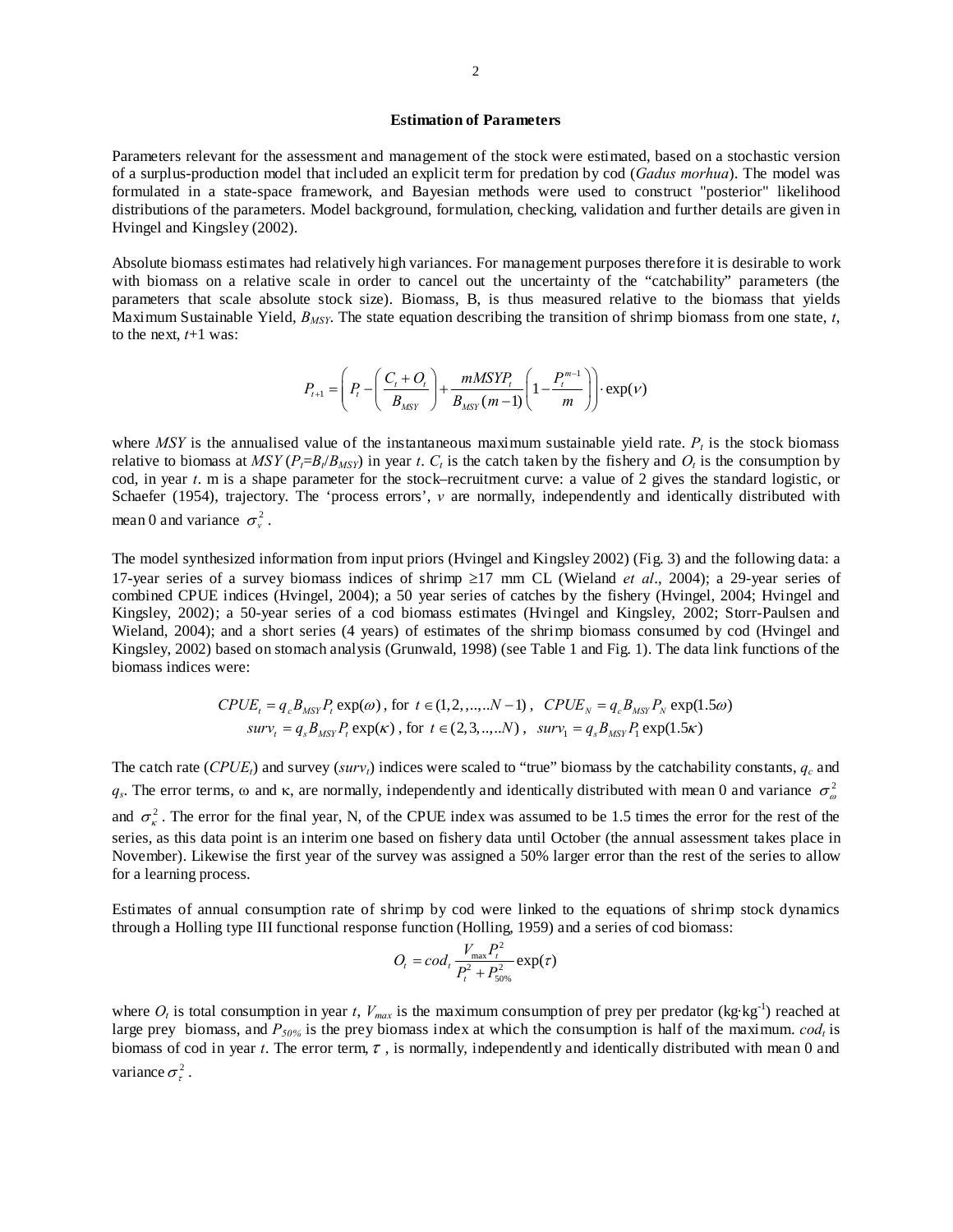The mortality caused by cod predation and fishery,  $Z$ , is scaled to  $Z_{MSY}$  (the combined fishing and predation mortality that yields *MSY*) for the same reasons as relative biomass was used instead of absolute. The equations for generating posteriors of the *Z-ratio* were:

$$
Zratio_{t} = \frac{Z_{t}}{Z_{MSY}} = \frac{-\ln\left(\frac{B_{t} - (C_{t} + O_{t})}{B_{t}}\right)}{\frac{MSY}{B_{MSY}}}
$$

#### **Results, Model Performance**

The addition of an extra year of data did not change the model diagnostics and derived conclusions about model performance reported in Hvingel (2003). The model was able to produce a reasonable simulation of the observed data (Fig. 2). The probabilities of getting a more extreme observation than the realised ones given in the two data series on stock size (Table 2) showed that except for the 2003 survey biomass index value the observations did not lie in the tails of their posterior distributions. The survey series was generally less well estimated; the 1991, 2003 and 2004 values had the largest residuals and smallest CPOs (Conditional Predctive Ordinate).

Some of the parameters showed high linear correlations (Table 3). The catchabilities of the CPUE series,  $q_c$  and of the survey series, *qs*, were negatively correlated with the parameter for carrying capacity, *K*, and Maximum Sustainable Yield, *MSY*. These correlations meant that a large number of iterations were needed to secure a complete representation of the posterior distributions of the parameters.

For the parameters  $P_l$  (Biomass ratio of year 1),  $\tau$  (CV of consumption by cod) and  $O_{max}$  (maximum predation rate) the posterior distributions tended to approximate the input priors (Fig. 3). The distribution of the carrying capacity, *K*, showed a mode around 1 000 Mtons (Fig. 3) but had a long tail towards higher values. The catchabilities, *qs* and *qc*, showed peaks at 0.41 and 0.0012, respectively, but had relatively wide posterior distributions. However, the posterior for *MSY* was determined with a distinct mode at 119000 and a smooth distribution skewed to the right (Fig. 3).

The estimated CV of the observed CPUE series, *ω*, had a median of about 8.0% and for the survey series, κ, of 16.8%. The process error, ν, had a median of 11.6% (Table 4). The parameter set to be the main determinant of cod predation rate, *P50%* (biomass ratio at which the predator is 50% saturated), was markedly updated with a posterior showing a mode at 2.91 (Fig. 3).

### **Assessment Results**

The model estimated the median annual consumption by cod 1956-2004 in the range of 200 tons to about 122 000 tons (Fig. 4), which is in the same order of magnitude as the catches taken by the fishery. The estimated consumption declined since 1960 as a result of a decline in cod abundance at West Greenland. A short-lived resurgence of the cod stock in the late-1980s caused consumption to increase dramatically. The cod disappeared in the beginning of the 1990s and estimates of consumption went to zero (Fig. 4). In the most recent years slight increases in cod abundance have been noted in routine surveys. However, whether this is a beginning of a major return of cod to this ecosystem is still unclear. Cod was estimated to consume about 8 000 tons shrimp in 2004.

The trajectory of the median estimate of 'biomass-ratio'  $(B_b/B_{MSY})$  plotted against 'mortality-ratio'  $(Z/Z_{MSY})$  (Fig. 5) starts in 1956 at about half the optimum biomass ratio and at a mortality-ratio well above 1. The stock stayed in this region during the years when cod were abundant. When the cod stock declined in the late-1960s and predation pressure was lifted (Fig. 4), shrimp stock biomass increased and eventually began cycling in the left upper corner of the graph (Fig. 5) during the current regime of low cod abundance.

Since the early-1970s when the offshore fishery was developed, the estimated median biomass-ratio ranged from about 1 to 1.81 (Fig. 5) and the probability that it had been below the optimum level was small for most years (Fig. 6), i.e. it seemed likely that the stock had been at or above its MSY level throughout the modern fishery. A steep decline in CPUE was noted in the late-1980s and early-1990s following a short-lived resurgence of the cod stock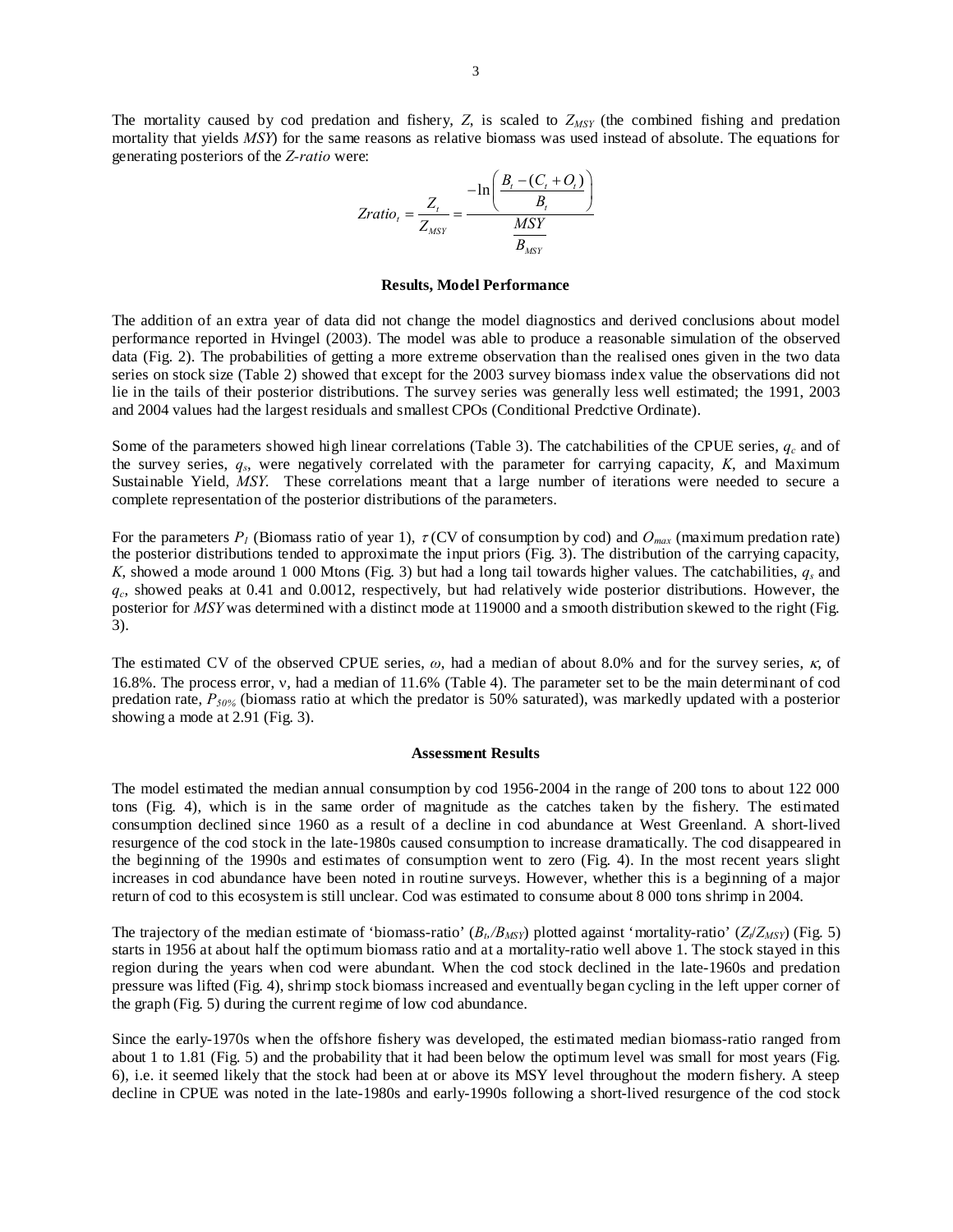and the median estimate of biomass-ratio went below the optimum (Fig. 5). Since the late-1990s the stock has increased and reached its highest level ever in 2004 with a median estimate of biomass-ratio of 1.81, corresponding to about 78% of estimated median carrying capacity. The estimated risk of stock biomass being below  $B_{MST}$  was 0.04 (Fig. 6).

The mortality ratio (Z-ratio, which includes mortality by fishing and predation by cod) has been below 1 for most of the time since 1974, except for the period effected by high cod predation in the late-1980s to early-1990s (Fig. 5). Since 1997, annual median Z-ratio has been stable at approximately 0.7, i.e. well below the value that maximizes yield. The median of estimate for 2004 is 0.7 with a risk of 0.09 of being above 1 (Fig. 6).

The median estimate of the maximum annual production surplus, available equally to the fishery the cod (*MSY*) was estimated to 128 000 tons (Table 3). The posterior showed a mode at 119000 tons and upper and lower quartiles at 150 000 and 116 000 tons (Fig. 7). The risk function relating the probability of exceeding *MSY* to the combined removal by fishery and cod predation is given as the integral of this distribution (Fig. 7 right panel).

Given the high probabilities of the stock being considerably above  $B_{MSY}$ , risk of stock biomass falling below this optimum level within a one-year perspective is low. Risk associated with five optional catch levels for 2005 are as follows:

| Catch option ('000 tons)        |  |          | 110 120 130 140   | 150 |
|---------------------------------|--|----------|-------------------|-----|
| Risk of falling below $B_{MSV}$ |  | 4% 5% 5% | 6%                | 6%  |
| Risk of exceeding $Z_{MSV}$     |  |          | 5% 9% 17% 27% 37% |     |

Predation by cod can be significant (Fig. 4) and have a major impact on shrimp stock size. Currently the cod stock at West Greenland is at a very low level. A large cod stock that would significantly increase shrimp mortality could be established in two ways: Either by a slowly rebuilding process and/or by immigration of one or two large yearclasses from areas around Iceland as seen in the late-1980s.

In the most recent years slight increases in cod abundance have been registered. Also in the 2004 Greenlandic trawl survey, 1-group cod was seen in weighable quantities for the first time (Storr-Paulsen, pers. comm.), but the results of the autumn survey is needed to scale these findings. Although there are indications of an increasing cod stock absolute estimates are still way below those in the late-1980s and certainly in the 1950s and 1960s (Fig.1; Storr-Paulsen and Wieland, 2004; Wieland and Storr-Paulsen, 2004)

Ten-year projections of stock development were therefore made under the assumption that the cod stock will remain at its current low abundance. Five levels of annual catch: 110 000, 120 000, 130 000, 140 000 and 150 000 tons were investigated (Fig. 8).

The investigated catch options of 110 000 ton/yr have a small risk of being above *MSY* (Fig. 7) and the stock is therefore likely to remain above  $B_{MSY}$  (Fig. 8) during the ten years of projection. The combined relative fishing and cod predation mortality,  $Z_t/Z_{MSY}$ , has a high probability of being below 1 within this period (Fig. 9).

A catch option of 120 000 tons/yr is not likely to drive the stock below *BMSY* in the short to medium term (Fig. 8), i.e. the risk is less than 10% within the first three years and less than 25% after 10 years (Fig. 9). However, this level of exploitation might not be sustainable in the longer term  $(>10$  years), as risk of exceeding  $B_{MSY}$  continues to increase through time.

A catch option of 130 000 tons/yr will just about meet the estimated median *MSY* and is not likely to drive the stock below *BMSY* in the shorter term (Fig. 8), i.e. the risk is less than 10% within the first three years (Fig. 9). However, this level of exploitation is not likely to be sustainable in the medium to longer term. After 10 years the risk of the stock dropping below optimum size is 32%.

Fishing 140 000 or 150 000 tons/yr bears a 69% and 78% risk respectively of being above *MSY* (Fig. 7), thus these catch levels are not likely to be sustainable in the medium to long term. Owing to the current high stock level the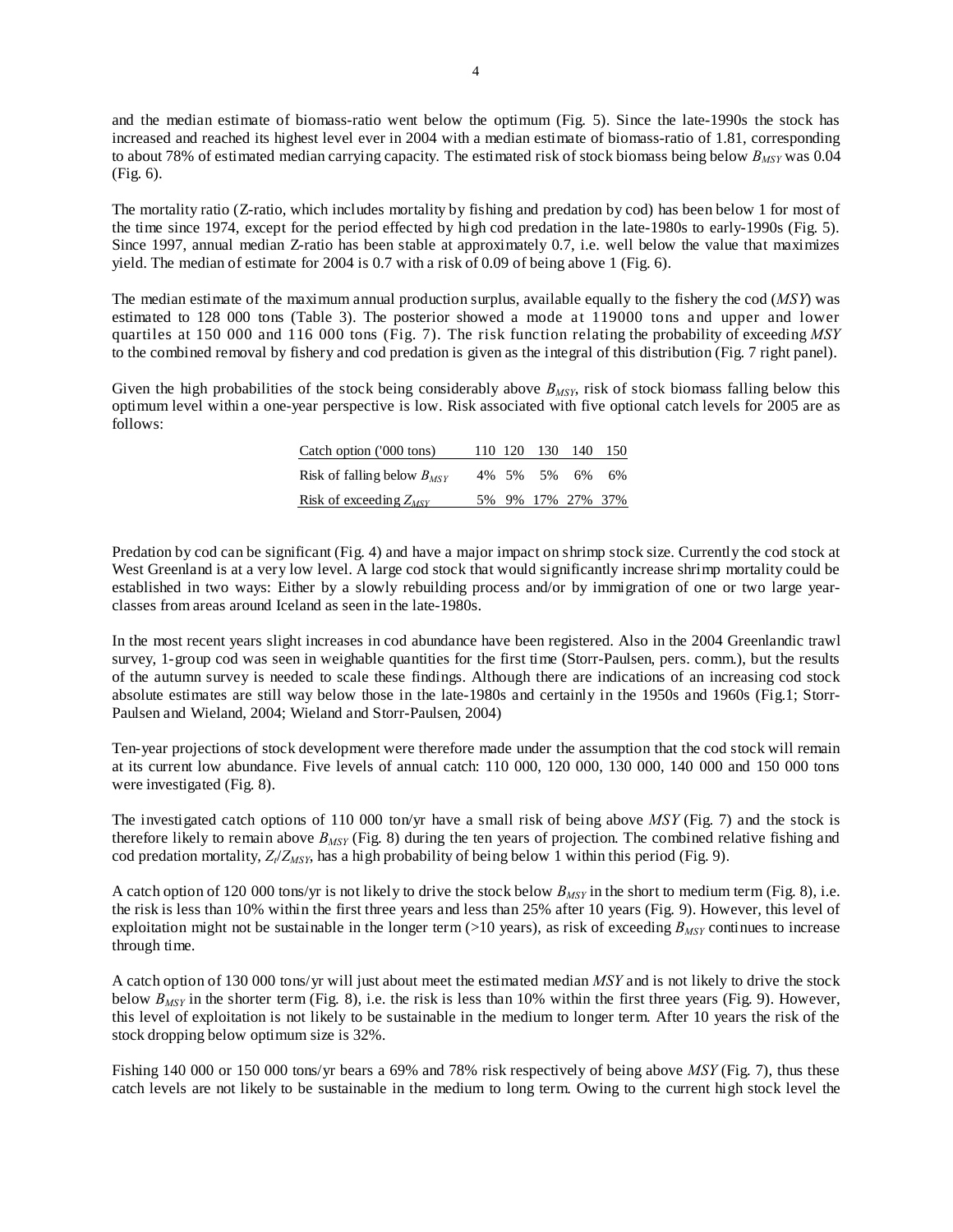risk of exceeding *BMSY* is no more than 16% after three years at 150 000 tons/yr, although after 10 years it is more than 50% (Fig. 9).

If on the other hand an abrupt increase in cod biomass resulting from immigration from other areas changes of shrimp stock condition may be much more rapid. Preliminary investigations of the event of an immigration of two large year-classes of cod were made by simulating a repetition of the short-lived resurgence of the cod stock seen in the late-1980s. The simulation showed that predation could within a 3-4 year period go from negligible to between 88 000 and 163 000 tons (upper and lower quartiles) (Fig.10).

## **Precautionary Approach**

The Precautionary Approach Framework developed by Scientific Council defines limit reference points as follows: *Blim = A biomass level, below which stock productivity is likely to be seriously impaired, that should have a very low probability of being violated.* 

*Flim = A fishing mortality rate that should only have a low probability of being exceeded. Flim cannot be greater than Fmsy. If Fmsy cannot be estimated, then an appropriate surrogate may be used instead.* 

The limit reference point for mortality in the current assessment framework is ZMSY, i.e. Z-ratio=1 and the risk of exceeding this point is given in this assessment. Blim could not be defined. For one thing stock-recruitment figures were only available for relative high stock sizes and extrapolation to define an area of "low recruitment" was not readily justified.

## **TAC allocation**

TAC may be allocated to the Greenland and Canadian zones in Subarea 1 and Div. 0A, east of 60°W according to the distribution of stock biomass. Surveys conducted by Greenland covered the distribution of the stock (Wieland et al 2004). The surveys carried out between 1994-2004 (with the exception of 2003) have consistent coverage, allowing estimations and comparisons of biomass distribution in the two areas (Table 5). Annual estimates of biomass have inherent uncertainties and high variance. To minimize effects of these uncertainties the average and range for this period are calculated and used in the analysis. The average percentage of the biomass in Div. 0A was 1.6%, ranging from 0.1% to 4.1%. If TAC for shrimp in Subarea 1 and Div. 0A is split according to the average biomass distribution, the split would be 98.4% in Subarea 1 and 1.6% in Div. 0A. There is no information on the abundance of shrimp in Div. 0A outside of the survey area.

### **References**

Anon. 2002. Scientific Council reports 2001. NAFO, Halifax, Canada.

- Holling, C. S. 1959. Some characteristics of simple types of predation and parasitism. *Can. Entomol.*, **91**: 385–398.
- Hvingel, C. 2004. The fishery for northern shrimp (*Pandalus borealis*) off West Greenland, 1970-2004. *NAFO SCR Doc.*, No. 75, Serial No. N5045.
- Hvingel, C., and M. C. S. Kingsley. 2002. A framework for the development of management advice on a shrimp stock using a Bayesian approach. *NAFO SCR Doc.,* No. 158 Serial No. N4787.
- Wieland, K., P. Kanneworff, and B. Bergström. 2004. Results of the Greenland Bottom Trawl Survey for Northern Shrimp (*Pandalus borealis*) off West Greenland (NAFO Subarea 1 and Division 0A) in 2004. *NAFO SCR Doc.*, No. 72, Serial No. N5042.
- Wieland, K., and M. Storr-Paulsen. 2004. A comparison of different time series of Atlantic cod (*Gadus morhua*) biomass at West Greenland and their potential use for the assessment of Northern shrimp (*Pandalus borealis*) in NAFO Subareas 0+1. *NAFO SCR Doc.*, No. 71, Serial No. N5041.
- Grundwald, E. 1998. Nahrungsökologishe Untersuchungen an Fischbeständen im Seegebiet vor Westgrönland. Ph.D. Dissertation, Christian-Albrechts-Universität, Kiel, Germany. 208 p.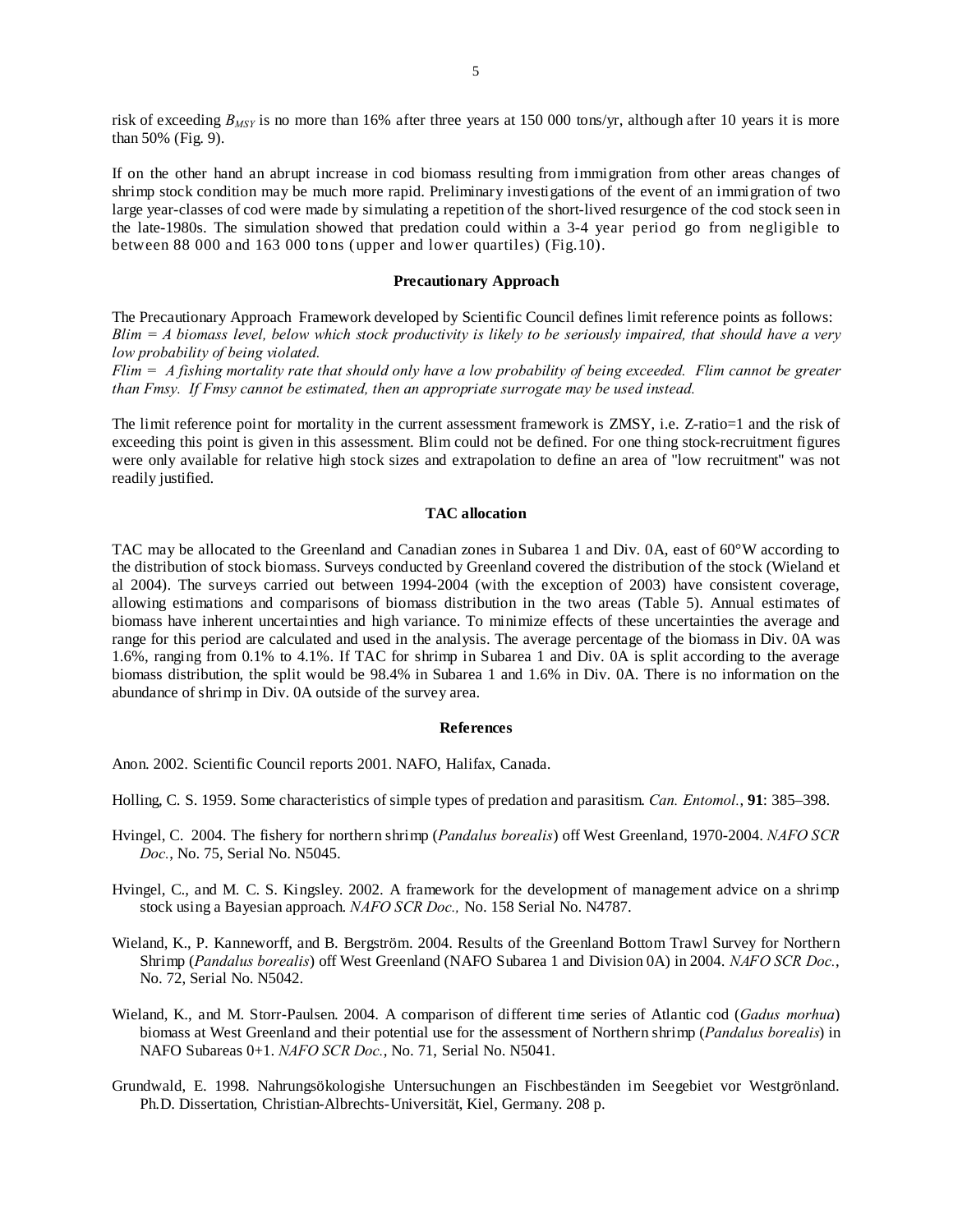Schaefer, M. B. 1954. Some aspects of the dynamics of populations important to the management of the commercial marine fisheries. *Bull. Inter-Am. Trop. Tuna Comm.*, **1**: 27–56.

Storr-Paulsen, M., And K. Wieland. 2004. A preliminary estimate of cod biomass (Gadus morhua)in West Greenland offshore waters (NAFO Subareas 0+1) in 2004. *NAFO SCR Doc.,* No. 70, Serial No. N5040.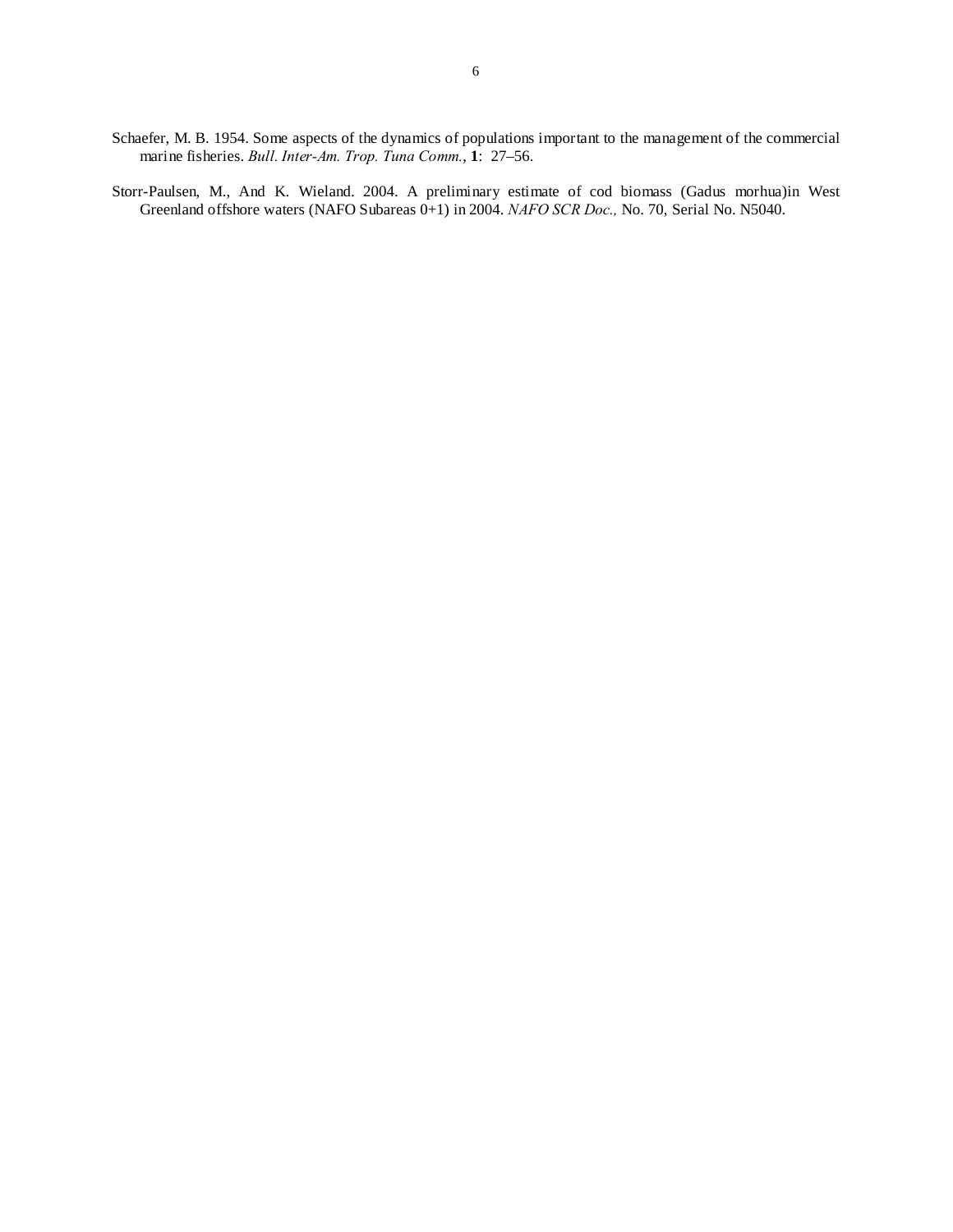**Table 1.** Input data series: Catch by the fishery; two indices of shrimp stock biomass – a standardized catch rate index based on fishery data (CPUE) and a research survey based index; a series of cod biomass (Hvingel and Kingsley, 2002; Storr-Paulsen and Wieland, 2004); a series of shrimp consumption by cod (Grünwald, 1998).

|      | Catch   | CPUE    | Survey  | Cod      | Consump. |
|------|---------|---------|---------|----------|----------|
| Year | (000 t) | (index) | (index) | (000 t)  | (000 t)  |
| 1955 | 5.0     |         |         | 1729.3   |          |
| 1956 | 5.0     |         |         | 1662.5   |          |
| 1957 | 5.0     |         |         | 1286.1   |          |
| 1958 | 5.0     |         |         | 1333.1   |          |
| 1959 | 5.1     |         |         | 1294.3   |          |
| 1960 | 5.1     |         |         | 1589.2   |          |
| 1961 | 5.0     |         |         | 1591.9   |          |
| 1962 | 5.1     |         |         | 1459.7   |          |
| 1963 | 5.3     |         |         | 1448.6   |          |
| 1964 | 5.5     |         |         | 1457.0   |          |
| 1965 | 5.7     |         |         | 1348.4   |          |
| 1966 | 5.9     |         |         | 1386.9   |          |
| 1967 | 5.9     |         |         | 1241.8   |          |
| 1968 | 6.1     |         |         | 877.5    |          |
| 1969 | 7.5     |         |         | 535.9    |          |
| 1970 | 10.5    |         |         | 392.7    |          |
| 1971 | 11.6    |         |         | 334.9    |          |
| 1972 | 11.9    |         |         | 227.5    |          |
| 1973 | 15.5    |         |         | 136.8    |          |
| 1974 | 27.0    |         |         | 85.8     |          |
| 1975 | 46.5    |         |         | 62.9     |          |
| 1976 | 61.4    | 1.00    |         | 133.0    |          |
| 1977 | 51.6    | 0.90    |         | 122.4    |          |
| 1978 | 42.3    | 0.70    |         | 120.3    |          |
| 1979 | 42.8    | 0.64    |         | 135.3    |          |
| 1980 | 55.9    | 0.77    |         | 106.9    |          |
| 1981 | 53.8    | 0.74    |         | 103.6    |          |
| 1982 | 54.3    | 0.94    |         | 135.1    |          |
|      | 56.2    |         |         | 87.5     |          |
| 1983 |         | 0.81    |         |          |          |
| 1984 | 52.8    | 0.76    |         | 52.7     |          |
| 1985 | 66.2    | 0.81    |         | 30.6     |          |
| 1986 | 76.9    | 0.81    |         | 41.4     |          |
| 1987 | 77.9    | 1.04    |         | 231.0    |          |
| 1988 | 73.6    | 0.69    | 216.8   | 307.0    |          |
| 1989 | 80.7    | 0.61    | 199.6   | 191.6    | 84.8     |
| 1990 | 84.0    | 0.57    | 213.9   | 57.5     | 8.5      |
| 1991 | 91.5    | 0.58    | 146.3   | 7.4      | 1.0      |
| 1992 | 105.5   | 0.63    | 202.0   | 8.4      | 2.3      |
| 1993 | 91.0    | 0.62    | 232.7   | $_{0.8}$ |          |
| 1994 | 92.8    | 0.61    | 249.5   | 0.3      |          |
| 1995 | 87.4    | 0.65    | 201.1   | 0.1      |          |
| 1996 | 84.1    | 0.66    | 211.9   | 0.8      |          |
| 1997 | 78.1    | 0.64    | 185.3   | 0.6      |          |
| 1998 | 80.5    | 0.72    | 263.1   | 0.3      |          |
|      |         |         |         |          |          |
| 1999 | 92.2    | 0.80    | 251.5   | 0.5      |          |
| 2000 | 97.2    | 0.88    | 301.0   | 1.3      |          |
| 2001 | 102.8   | 0.85    | 304.3   | 5.8      |          |
| 2002 | 132.2   | 1.03    | 393.3   | 4.6      |          |
| 2003 | 126.5   | 1.11    | 582.0   | 5.0      |          |
| 2004 | 141.0   | 1.31    | 581.3   | 15.9     |          |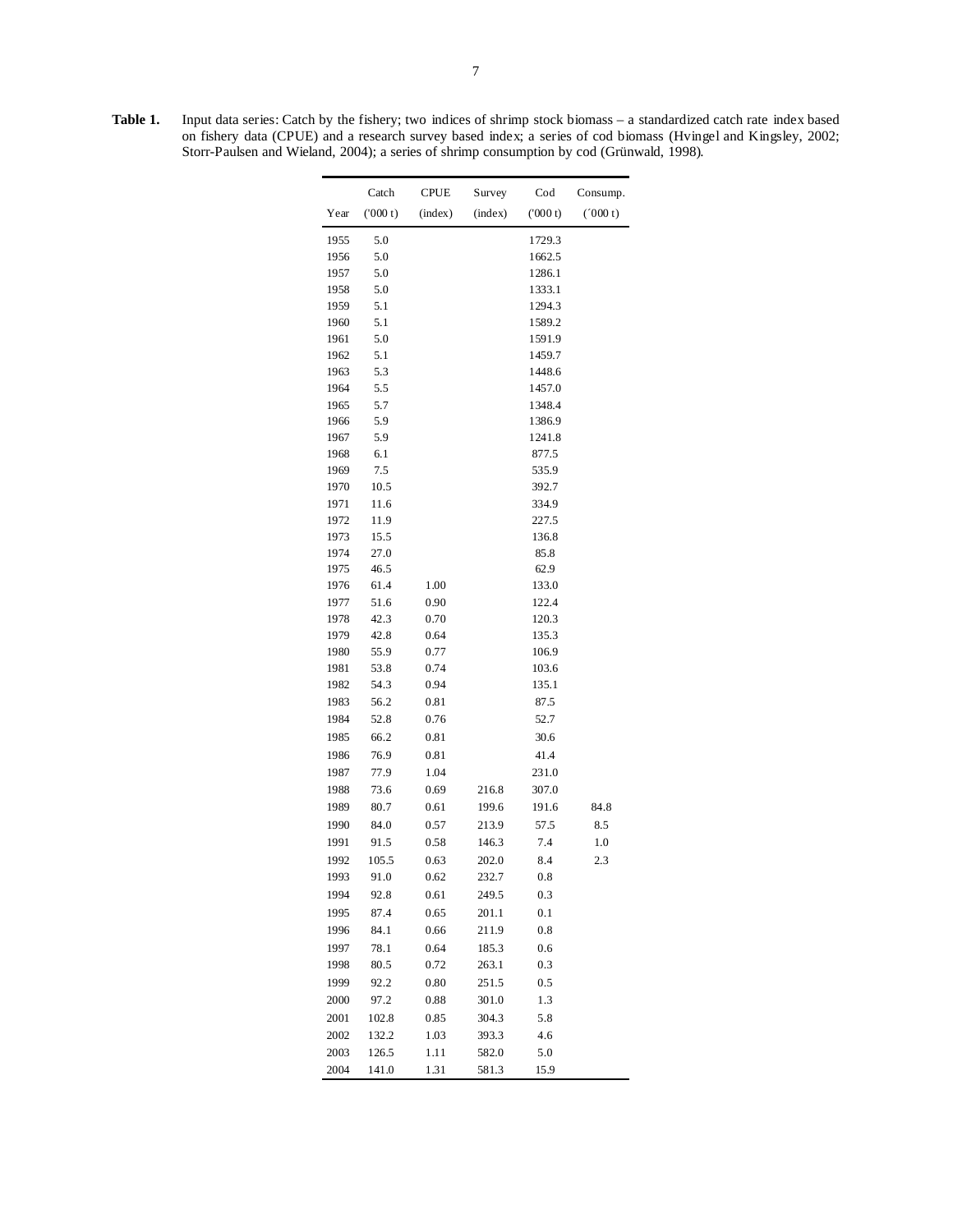|      |                   | <b>CPUE-series</b> |            | Survey-series     |      |            |  |  |  |
|------|-------------------|--------------------|------------|-------------------|------|------------|--|--|--|
| Year | resid.(%) p.extr. |                    | <b>CPO</b> | resid.(%) p.extr. |      | <b>CPO</b> |  |  |  |
| 1976 | $-4.9$            | 0.32               | 1.13       |                   |      |            |  |  |  |
| 1977 | $-4.0$            | 0.36               | 2.52       |                   |      |            |  |  |  |
| 1978 | 3.9               | 0.35               | 3.31       |                   |      |            |  |  |  |
| 1979 | 7.7               | 0.23               | 1.49       |                   |      |            |  |  |  |
| 1980 | $-1.9$            | 0.43               | 3.39       |                   |      |            |  |  |  |
| 1981 | 4.3               | 0.33               | 3.00       |                   |      |            |  |  |  |
| 1982 | $-6.7$            | 0.26               | 1.43       |                   |      |            |  |  |  |
| 1983 | 0.3               | 0.48               | 3.72       |                   |      |            |  |  |  |
| 1984 | 2.5               | 0.40               | 3.60       |                   |      |            |  |  |  |
| 1985 | 0.8               | 0.46               | 3.68       |                   |      |            |  |  |  |
| 1986 | 4.3               | 0.34               | 2.77       |                   |      |            |  |  |  |
| 1987 | $-8.8$            | 0.19               | 0.58       |                   |      |            |  |  |  |
| 1988 | 4.2               | 0.34               | 3.20       | 16.2              | 0.21 | 0.58       |  |  |  |
| 1989 | 3.3               | 0.38               | 4.67       | 11.1              | 0.28 | 0.83       |  |  |  |
| 1990 | $-1.8$            | 0.42               | 5.67       | $-7.5$            | 0.33 | 0.87       |  |  |  |
| 1991 | $-5.4$            | 0.29               | 3.40       | 31.5              | 0.07 | 0.31       |  |  |  |
| 1992 | $-2.7$            | 0.39               | 4.95       | 6.3               | 0.37 | 0.98       |  |  |  |
| 1993 | 0.1               | 0.49               | 5.32       | $-6.4$            | 0.36 | 0.83       |  |  |  |
| 1994 | 3.2               | 0.37               | 4.73       | $-11.8$           | 0.25 | 0.6        |  |  |  |
| 1995 | $-2.6$            | 0.39               | 4.52       | 10.7              | 0.28 | 0.85       |  |  |  |
| 1996 | $-2.3$            | 0.41               | 4.76       | 6.8               | 0.37 | 0.91       |  |  |  |
| 1997 | 0.5               | 0.49               | 5.12       | 21.9              | 0.14 | 0.5        |  |  |  |
| 1998 | 0.4               | 0.49               | 4.71       | $-3.6$            | 0.42 | 0.78       |  |  |  |
| 1999 | $-1.1$            | 0.45               | 4.08       | 10.2              | 0.29 | 0.69       |  |  |  |
| 2000 | $-2.0$            | 0.43               | 3.50       | 1.0               | 0.48 | 0.7        |  |  |  |
| 2001 | 5.0               | 0.31               | 2.69       | 3.4               | 0.43 | 0.68       |  |  |  |
| 2002 | 1.6               | 0.44               | 3.06       | $-6.6$            | 0.36 | 0.49       |  |  |  |
| 2003 | 5.5               | 0.30               | 1.33       | $-29.3$           | 0.03 | 0.11       |  |  |  |
| 2004 | $-3.0$            | 0.40               | 0.27       | $-22.5$           | 0.10 | 0.14       |  |  |  |

**Table 2.** Model diagnostics: residuals (% of observed value), probability of getting a more extreme observation (p.extr.), conditional predictive ordinate (CPO).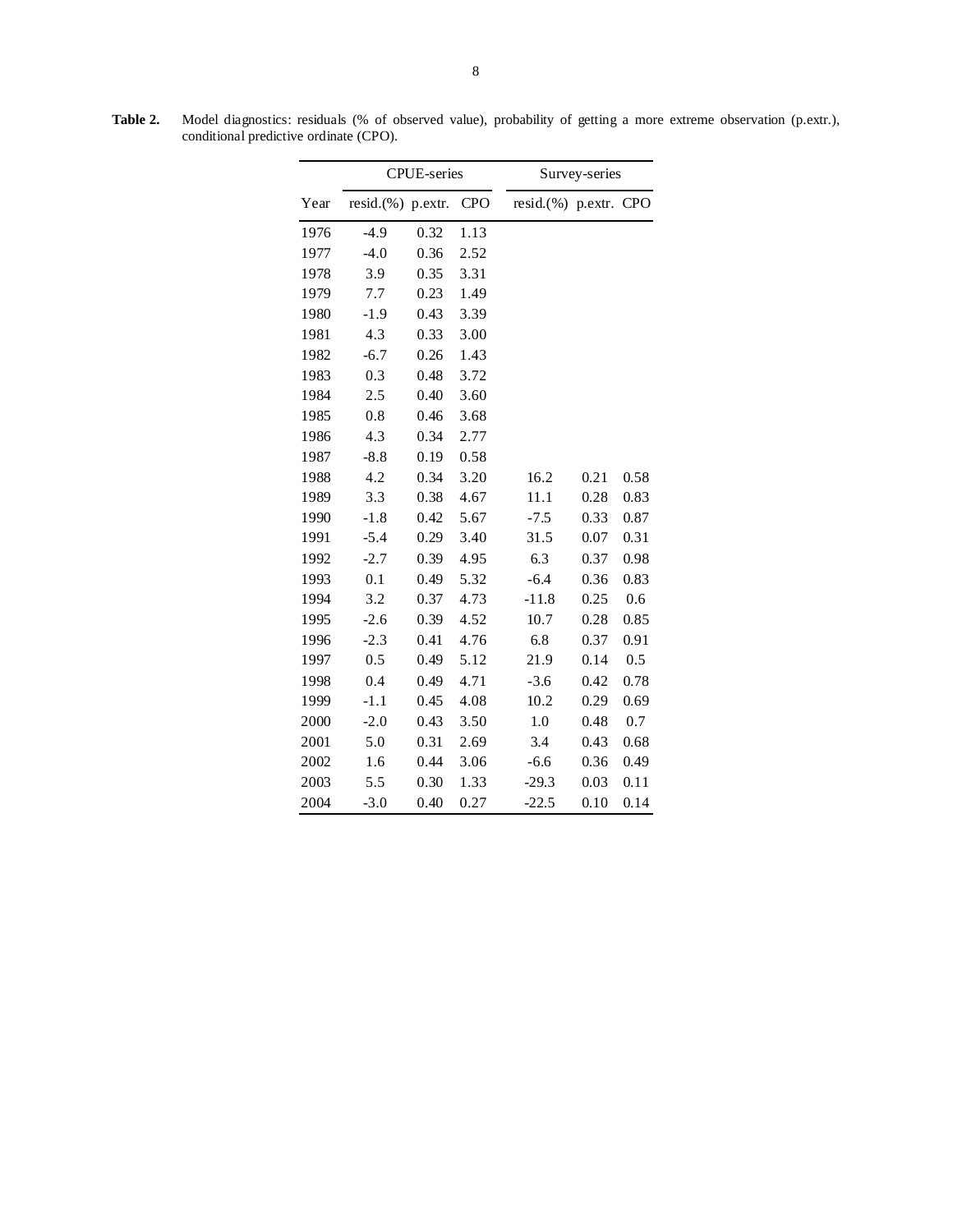|                           | <b>MSY</b> | K       | $q_{s}$ | $q_c$   | $B_{\overline{MSY}}\cdot K^{-1}$ | $P_{50\%}$ | $O_{max}$ | $\omega$ | κ       | $\boldsymbol{\mathcal{V}}$ | $\tau$  |
|---------------------------|------------|---------|---------|---------|----------------------------------|------------|-----------|----------|---------|----------------------------|---------|
| K                         | 0.67       |         |         |         |                                  |            |           |          |         |                            |         |
| $q_{s}$                   | $-0.58$    | $-0.70$ |         |         |                                  |            |           |          |         |                            |         |
| $q_c$                     | $-0.59$    | $-0.71$ | 0.99    |         |                                  |            |           |          |         |                            |         |
| $B_{MSY} \cdot K^{-1}$    | 0.27       | 0.08    | $-0.18$ | $-0.18$ |                                  |            |           |          |         |                            |         |
| $P_{50\%}$                | $-0.15$    | $-0.47$ | 0.03    | 0.03    | $-0.17$                          |            |           |          |         |                            |         |
| $O_{max}$                 | $-0.03$    | $-0.01$ | 0.00    | 0.00    | 0.00                             | 0.07       |           |          |         |                            |         |
| $\omega$                  | 0.09       | 0.14    | $-0.13$ | $-0.13$ | 0.02                             | $-0.08$    | 0.00      |          |         |                            |         |
| $\boldsymbol{\mathit{K}}$ | $-0.07$    | $-0.09$ | 0.07    | 0.06    | 0.01                             | 0.07       | 0.00      | $-0.04$  |         |                            |         |
| $\boldsymbol{\nu}$        | 0.26       | 0.17    | $-0.19$ | $-0.19$ | 0.17                             | 0.03       | 0.00      | 0.02     | $-0.13$ |                            |         |
| $\tau$                    | $-0.01$    | $-0.01$ | 0.01    | 0.01    | $-0.02$                          | $-0.01$    | 0.00      | $-0.04$  | 0.02    | $-0.06$                    |         |
| $P_{l}$                   | 0.17       | 0.17    | $-0.34$ | $-0.34$ | 0.03                             | 0.19       | $-0.01$   | 0.03     | $-0.02$ | 0.10                       | $-0.01$ |

**Table 3.** Correlations among selected model parameters (for explanation of symbols, see text).

| Table 4. | Summary of parameter estimates: Mean, standard deviation (sd) and 25, 50, and 75 percentiles of the posterior |  |  |  |  |  |
|----------|---------------------------------------------------------------------------------------------------------------|--|--|--|--|--|
|          | distribution of selected parameters (for explanation of symbols, see text).                                   |  |  |  |  |  |

|                        | Mean    | sd      | 25%     | Median  | 75%     |
|------------------------|---------|---------|---------|---------|---------|
| <i>MSY</i>             | 139     | 40      | 116     | 128     | 150     |
| K                      | 1830    | 1209    | 1013    | 1386    | 2137    |
| $q_{s}$                | 0.418   | 0.164   | 0.294   | 0.408   | 0.532   |
| $q_c$                  | 0.00119 | 0.00046 | 0.00084 | 0.00116 | 0.00151 |
| $B_{MSY} \cdot K^{-1}$ | 0.44    | 0.06    | 0.40    | 0.43    | 0.48    |
| $P_{50\%}$             | 2.92    | 0.82    | 2.45    | 2.93    | 3.41    |
| O)<br>max              | 3.00    | 0.099   | 2.93    | 3.00    | 3.06    |
| $\omega$               | 0.082   | 0.016   | 0.071   | 0.080   | 0.091   |
| $\kappa$               | 0.171   | 0.029   | 0.150   | 0.168   | 0.188   |
| $\mathcal V$           | 0.119   | 0.025   | 0.101   | 0.116   | 0.134   |
| $\tau$                 | 0.301   | 0.070   | 0.253   | 0.291   | 0.338   |
| $P_{l}$                | 0.897   | 0.183   | 0.766   | 0.878   | 1.002   |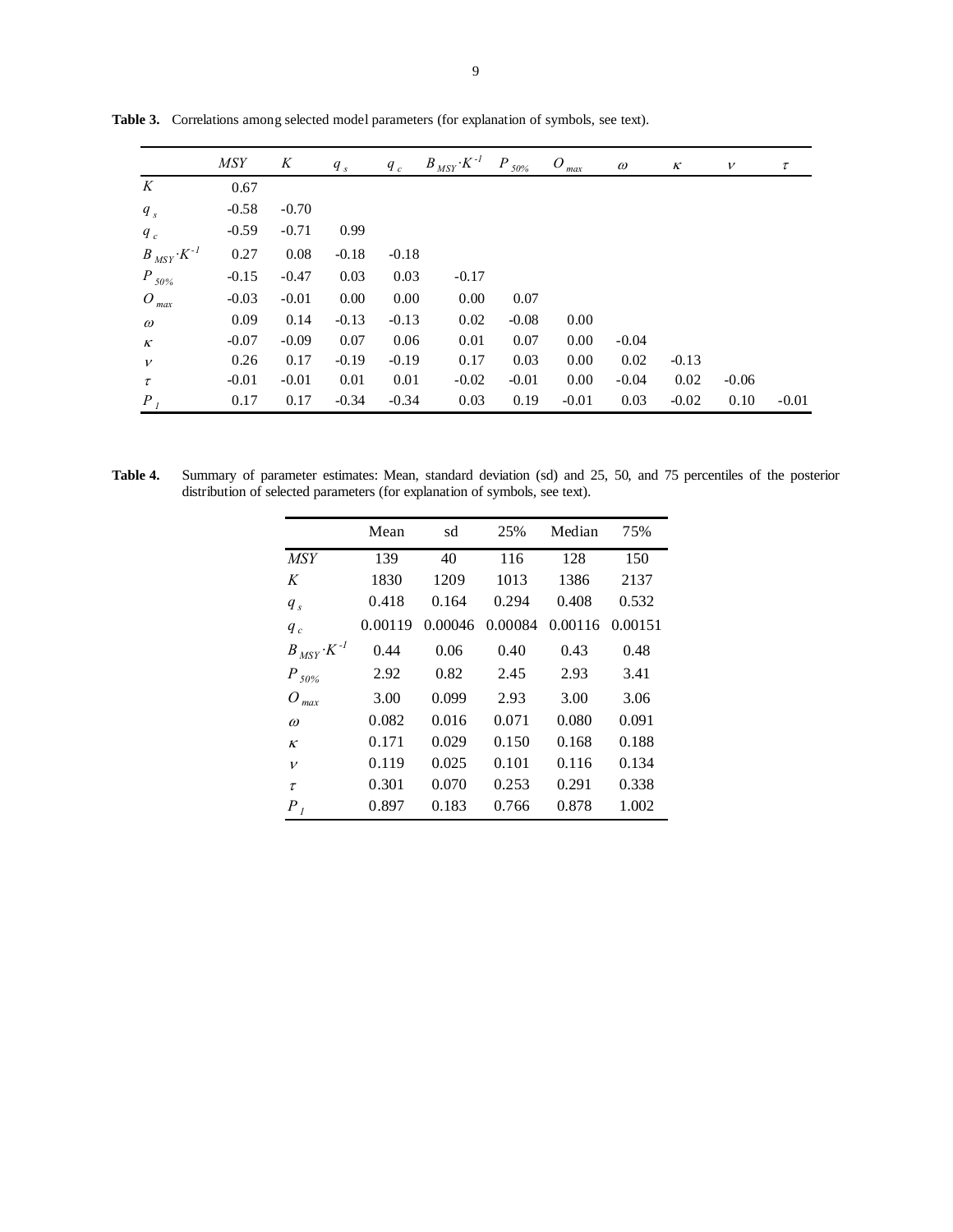| Table 5. Absolute and percentage distribution of biomass in the Greenland and Canadian zones – SA 1 and Div. 0A |  |
|-----------------------------------------------------------------------------------------------------------------|--|
| west of 60 <sup>o</sup> W. Biomass are survey estimates (Wieland et al 2004).                                   |  |

|                    | Biomass ('000 tons) |                                          |                 |         |       |                                 |                 |        |             |         |                         |       |           |
|--------------------|---------------------|------------------------------------------|-----------------|---------|-------|---------------------------------|-----------------|--------|-------------|---------|-------------------------|-------|-----------|
|                    | Year                |                                          |                 |         |       |                                 |                 |        |             | Average |                         |       |           |
| Zone               | 1993                | 1994                                     | 1995            | 1996    | 1997  | 1998                            | 1999            | 2000   | <b>2001</b> | 2002    | 2003                    | 2004  | 1994-2004 |
| Greenland          | 253.409             | 263.8032 212.656 247.215 205.973 292.859 |                 |         |       |                                 | 275.501 337.859 |        | 344.968     |         | 486.66 646.963 651.011  |       | 331.850   |
| Canada             | 3.381               | 6.799                                    | 4.419           | .690    | 0.245 | 0.443                           | 11.901          | 11.660 | 4.190       | 5.995   | 6.296                   | 3.750 | 5.109     |
| Total              | 256.790             |                                          | 270.602 217.076 | 248.904 |       | 206.218 293.302 287.402 349.520 |                 |        | 349.158     |         | 492.655 653.258 654.761 |       | 336.960   |
| % in Canadian zone | 1.3%                | 2.5%                                     | 2.0%            | $0.7\%$ | 0.1%  | 0.2%                            | 4.1%            | 3.3%   | $1.2\%$     | $.2\%$  | 1.0%                    | 0.6%  | l .6%     |

\*2003 not included because of incomplete coverage due to ice conditions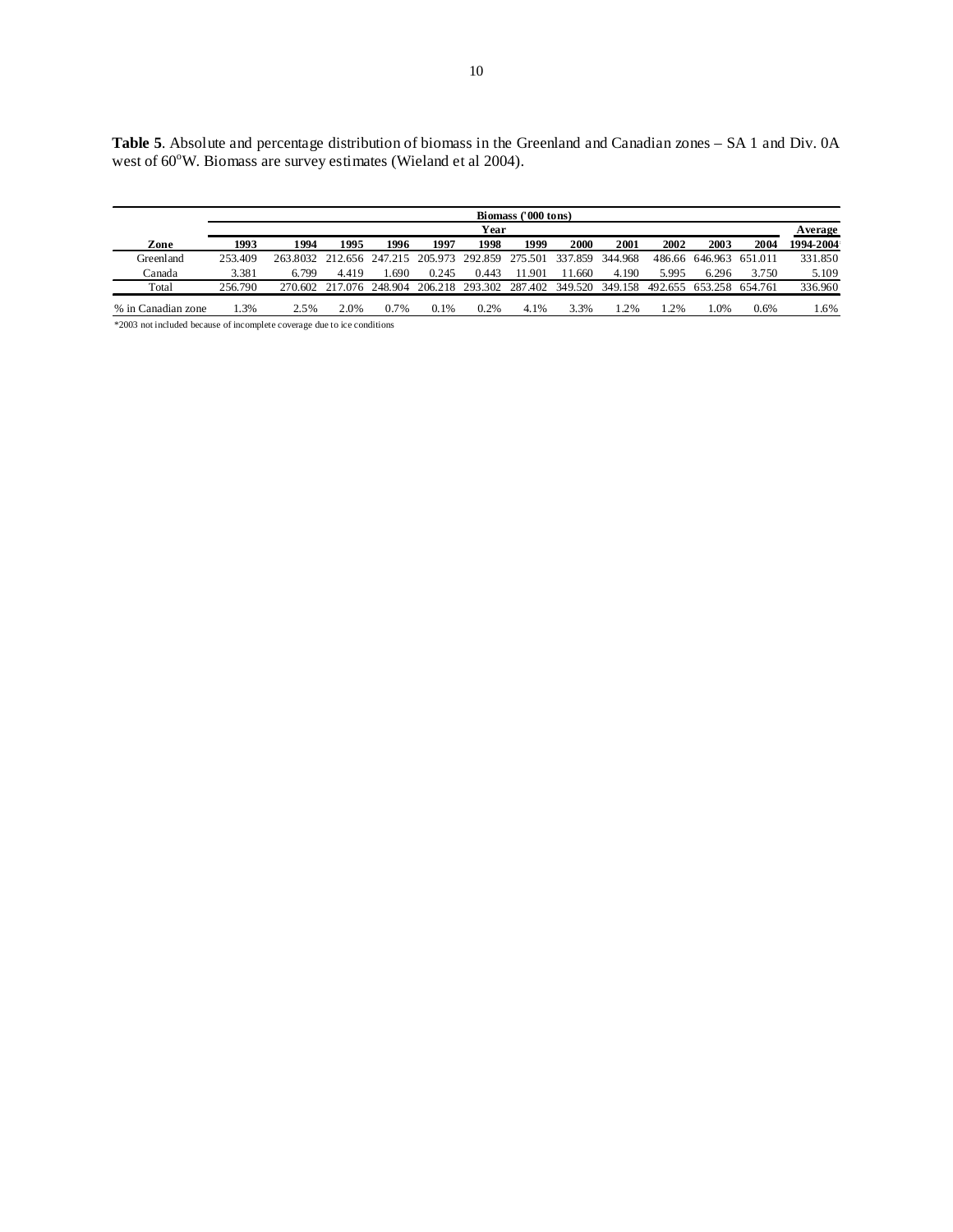

**Fig. 1.** Shrimp in Subareas 0 and 1: data series providing information for the assessment model. Upper panel: Shrimp fishable biomass indices (shrimp≥17 mm CL) based on 1. standardised commercial catch rates (CPUE-index) and 2. research survey data. Middle panel: Catch by the fishery. Lower panel: absolute biomass estimates of cod and a four year series of consumption estimates based on stomach sampling.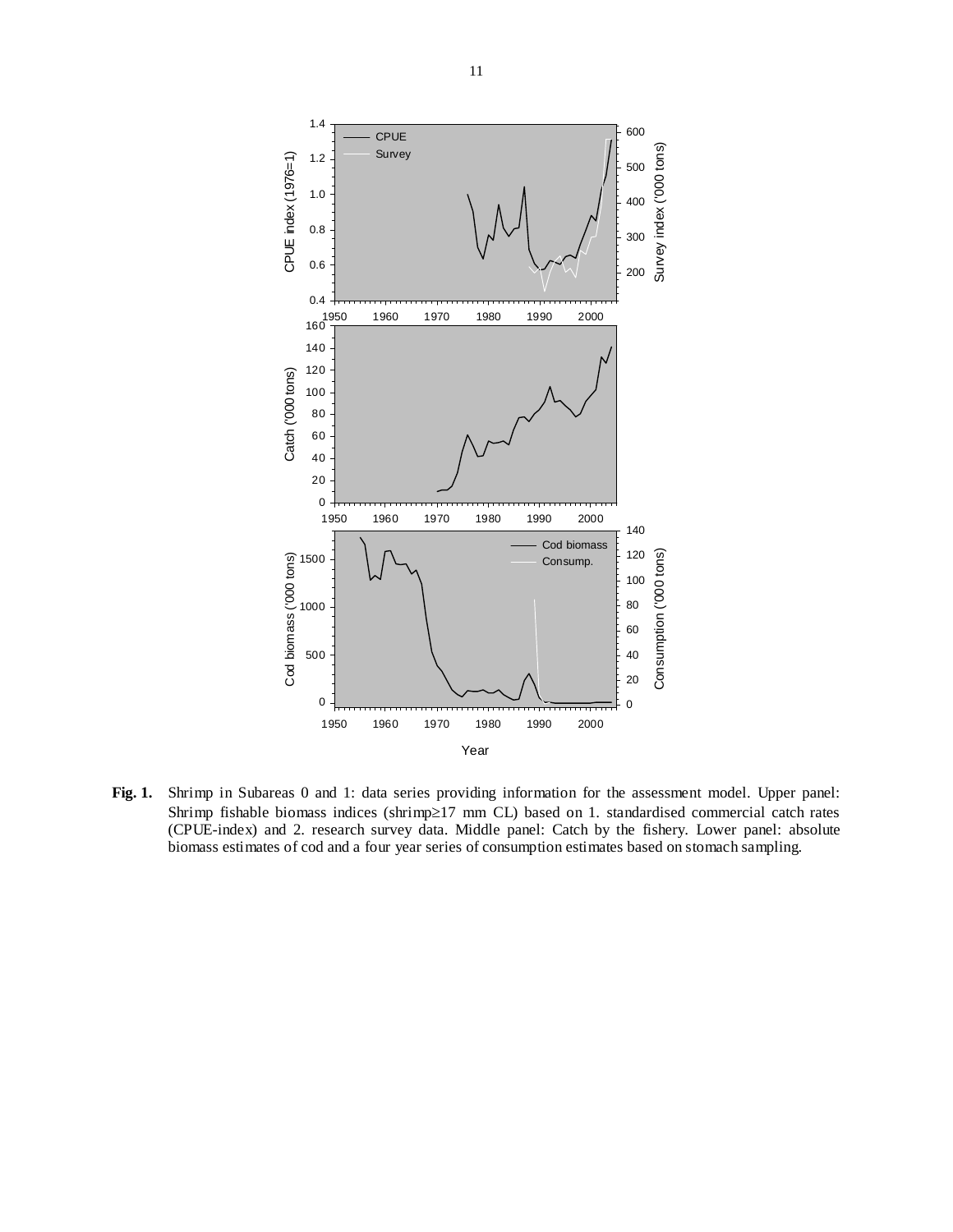

**Fig. 2.** Comparison of observed and model estimated values: observed values of CPUE and survey fishable biomass indices and of shrimp consumption by cod and corresponding estimates by the model (interquartile range of the posteriors) assuming annual catches at 130 M tons and cod biomass at the 2004 level. Upper panel: estimates of relative stock development in the future and historic to the data series are shown in the scale of the CPUE indices only for improved graphical presentation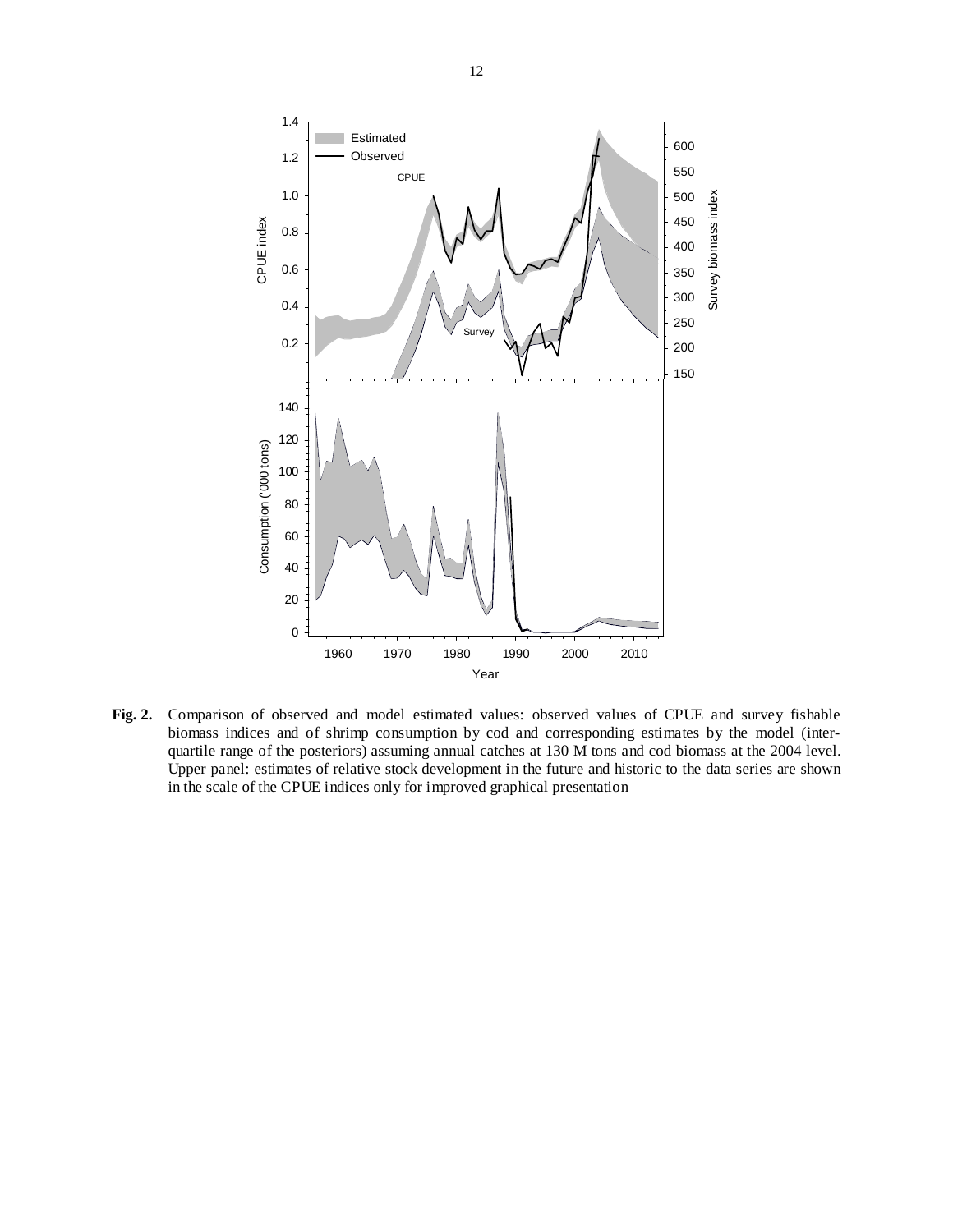

**Fig. 3.** Probability density distributions of model parameters: estimated: posterior (solid line) and prior (broken line) distributions (only informative priors are shown).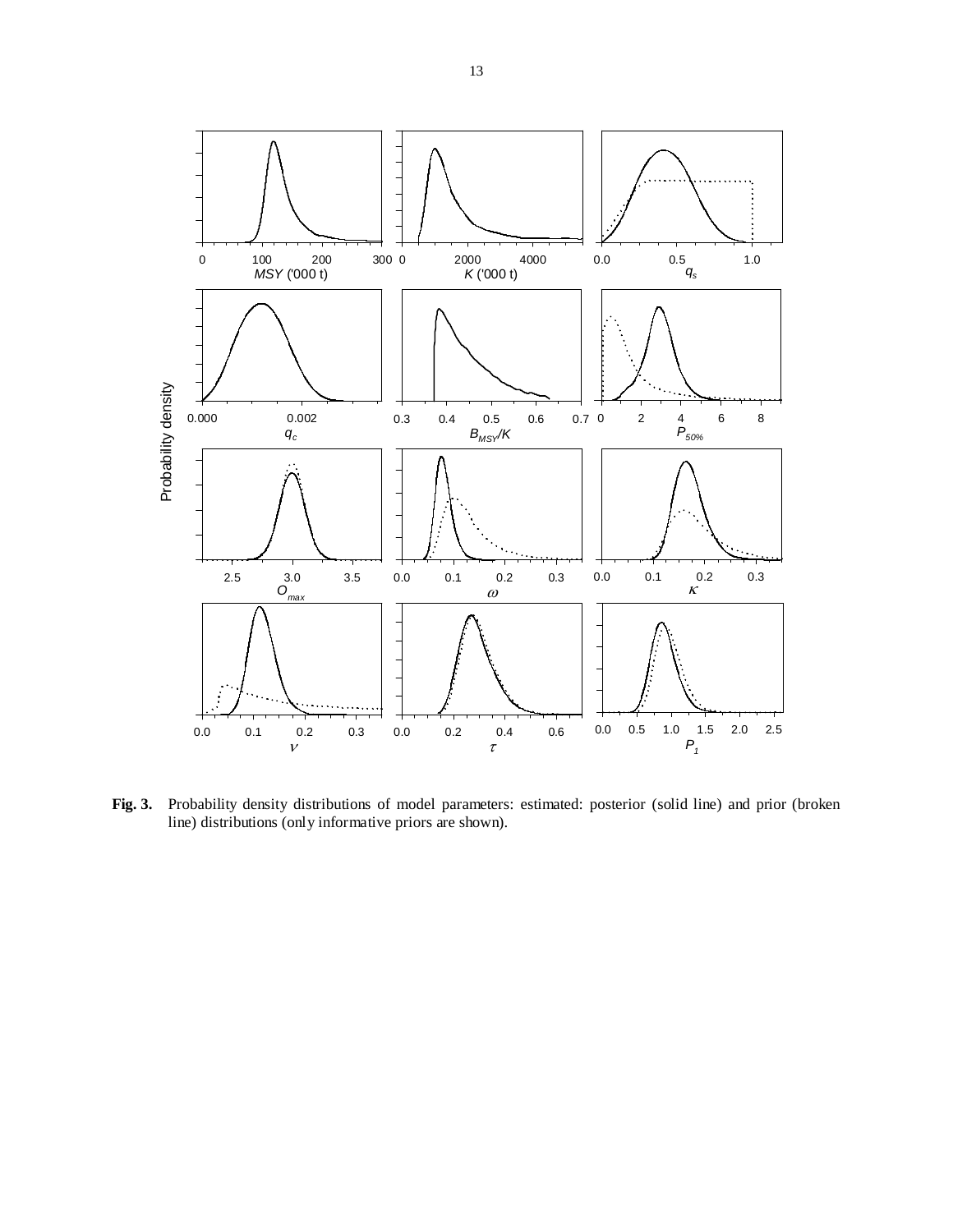

**Fig. 4.** Shrimp in Subareas 0 and 1: estimated median consumption of shrimp by cod. Error bars indicate upper and lower quartiles.



**Fig. 5.** Shrimp in Subareas 0 and 1: estimated annual median biomass-ratio (*B*/*BMSY*) and mortality-ratio (*Z*/*ZMSY*) 1956-2004.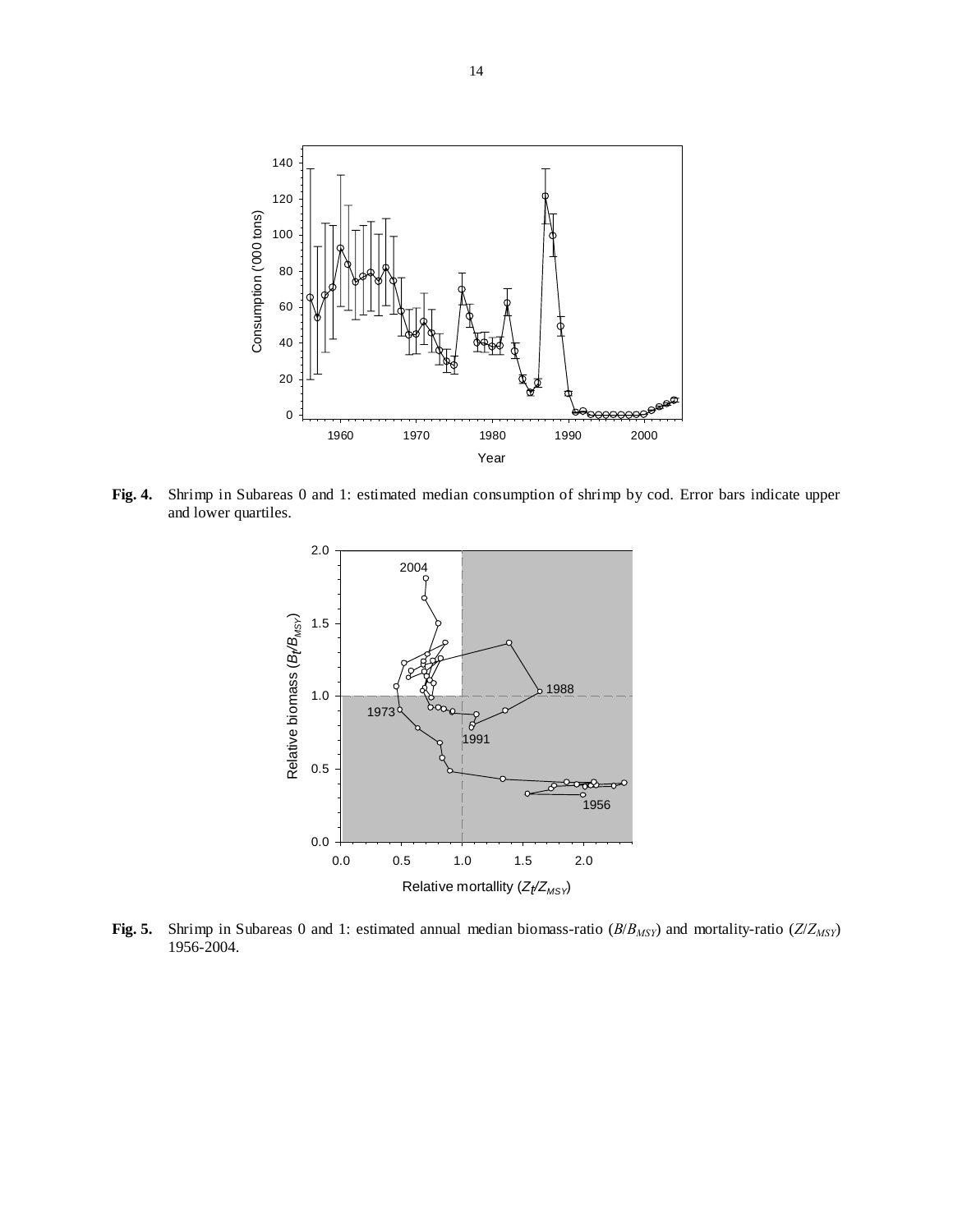

**Fig. 6.** Shrimp in Subareas 0 and 1: risk of annual biomass being below  $B_{MSY}$  and of mortality caused by fishing and cod predation being above *ZMSY* 1956-2004



**Fig. 7.** Shrimp in Subareas 0 and 1: Posterior probability distribution of the maximum annual production surplus (*MSY*), available equally to the fishery the cod (left panel) and the cumulative probability of exceeding *MSY* (right panel).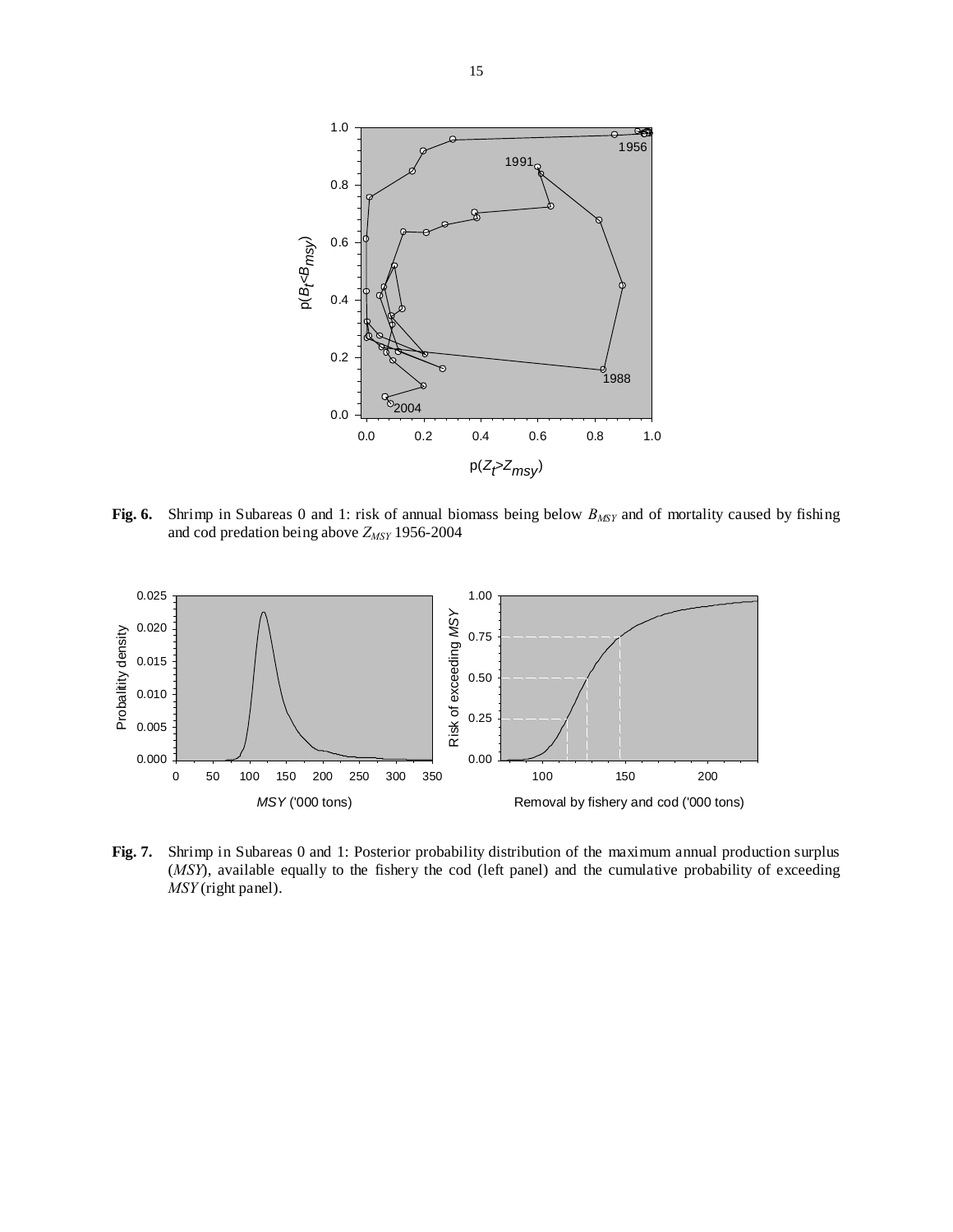

**Fig. 8.** Shrimp in Subareas 0 and 1: projections of stock development for the period 2004-2014 quantified in a biomass (*B*/*BMSY*)-mortality (*Z/ZMSY*) continuum. Dynamics at 110, 120, 130, 140 and 150 thousand tons of fixed annual catch levels are shown as medians with error-bars at the 25th and 75th percentiles. Dashed lines indicate level of biomass and mortality at *MSY*.